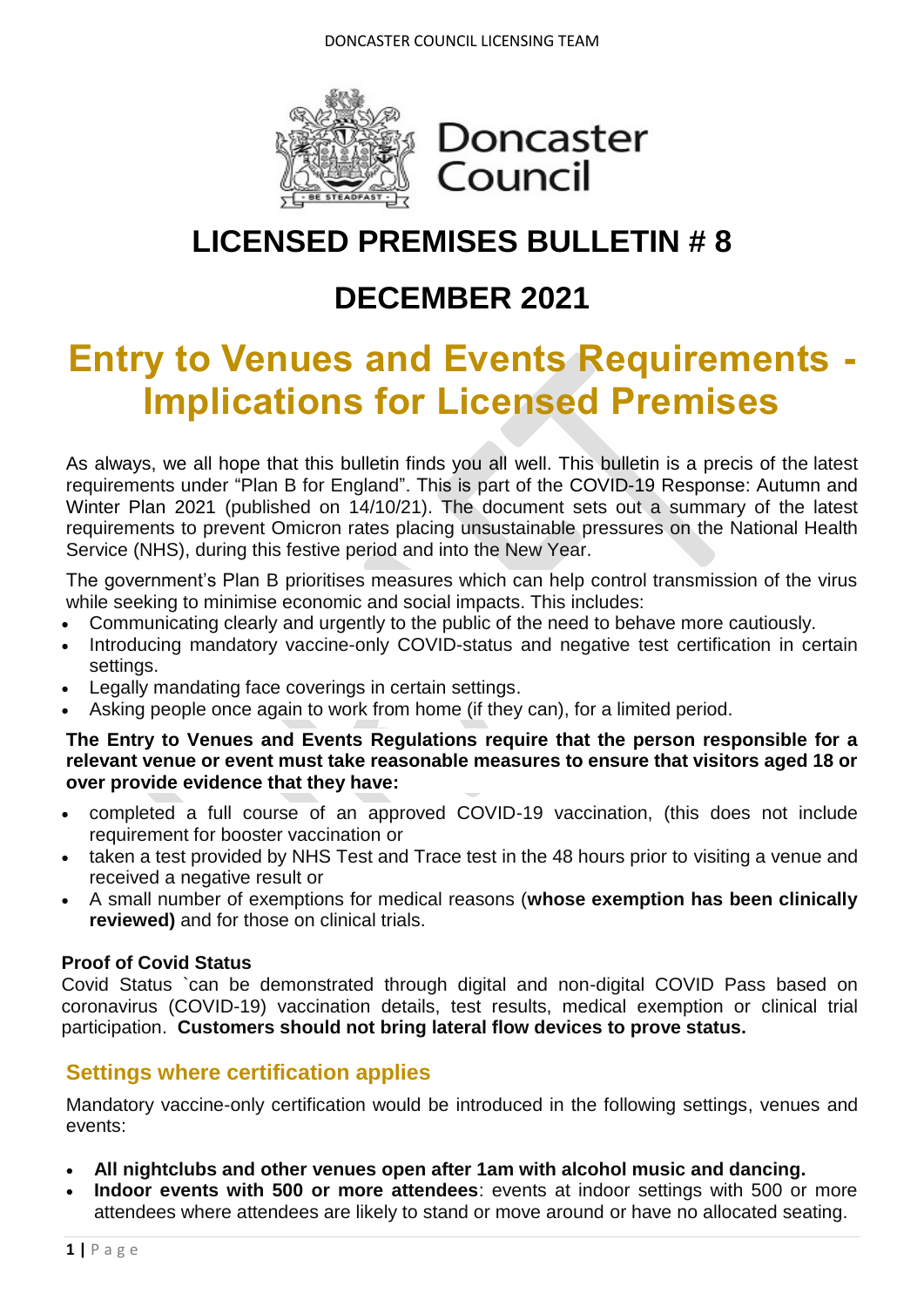- **Outdoor events with 4,000 or more attendees**: events at outdoor settings with 4,000 or more attendees where attendees are likely to stand or move around and have no allocated seating.
- **Very large events with 10,000 or more attendees**: events at settings with 10,000 or more attendees, irrespective of how many attendees are seated

#### **Nightclubs, dance halls and discotheques**

Nightclubs, dance halls and discotheques would be required to implement certification when hosting indoor events, irrespective of the number of attendees. In addition, any other setting that shares specified characteristics with these venues. This would be determined by a setting meeting **all** of the following criteria:

- 1. Is open between 1am and 5am
- 2. Serves alcohol during this period
- 3. Has a dance floor or space for dancing to be used by members of the public
- 4. Provides music for that dancing

There are some settings that would be exempt from requirements to use certification, including:

- Communal worship, wedding ceremonies, funerals and other commemorative events.
- Free, un-ticketed outdoor events in public spaces, including street parties, protests and mass participation sporting events would also be exempt.

At present, the NHS COVID Pass displays an individual's COVID status on the basis of vaccine, test or natural immunity status. If mandatory certification were introduced, the NHS COVID Pass would switch so that it certified individuals based on vaccine status only.

#### **Indoor events with 500 or more attendees**

Events at indoor settings with 500 or more attendees where those attending the event are likely to stand or move around during all or part of the event. This would not include where someone only leaves their seat to go to the bathroom, obtain food or drink, or leave the event.

*\*Settings would be regarded as 'indoor' based on the definition provided by existing Smoke-free (Premises and Enforcement) Regulations 2006.*

#### **Outdoor events with 4,000 or more attendees**

Events at outdoor settings with 4,000 or more attendees where those attending the event are likely to stand or move around during all or part of the event. As per indoor events with 500 or more attendees, this also would not include events at outdoor settings where someone only leaves their seat to go to the bathroom, obtain food or drink, or leave the event.

#### **Very large events with over 10,000 or more attendees**

Events at settings with 10,000 or more attendees irrespective of how many of these attendees were standing.

#### **Exempt events**

If introduced, a number of events would be exempt from mandatory certification requirements. These would be:

- communal worship, wedding and civil partnership ceremonies and equivalents (including alternative wedding ceremonies), funerals, and commemorative events
- wedding receptions and other significant life-cycle events (such as a bar and bat mitzvah, mehndi ceremony or christening)
- outdoor events in public spaces where these are un-ticketed and not charged for (such as street parties, protests, carnivals and marathons)
- events in private dwellings (and private gardens) where these are free and un-ticketed
- dance or exercise classes, ballroom dancing, amateur or professional dance performances, or any other exempt event.

#### **Workforce requirements**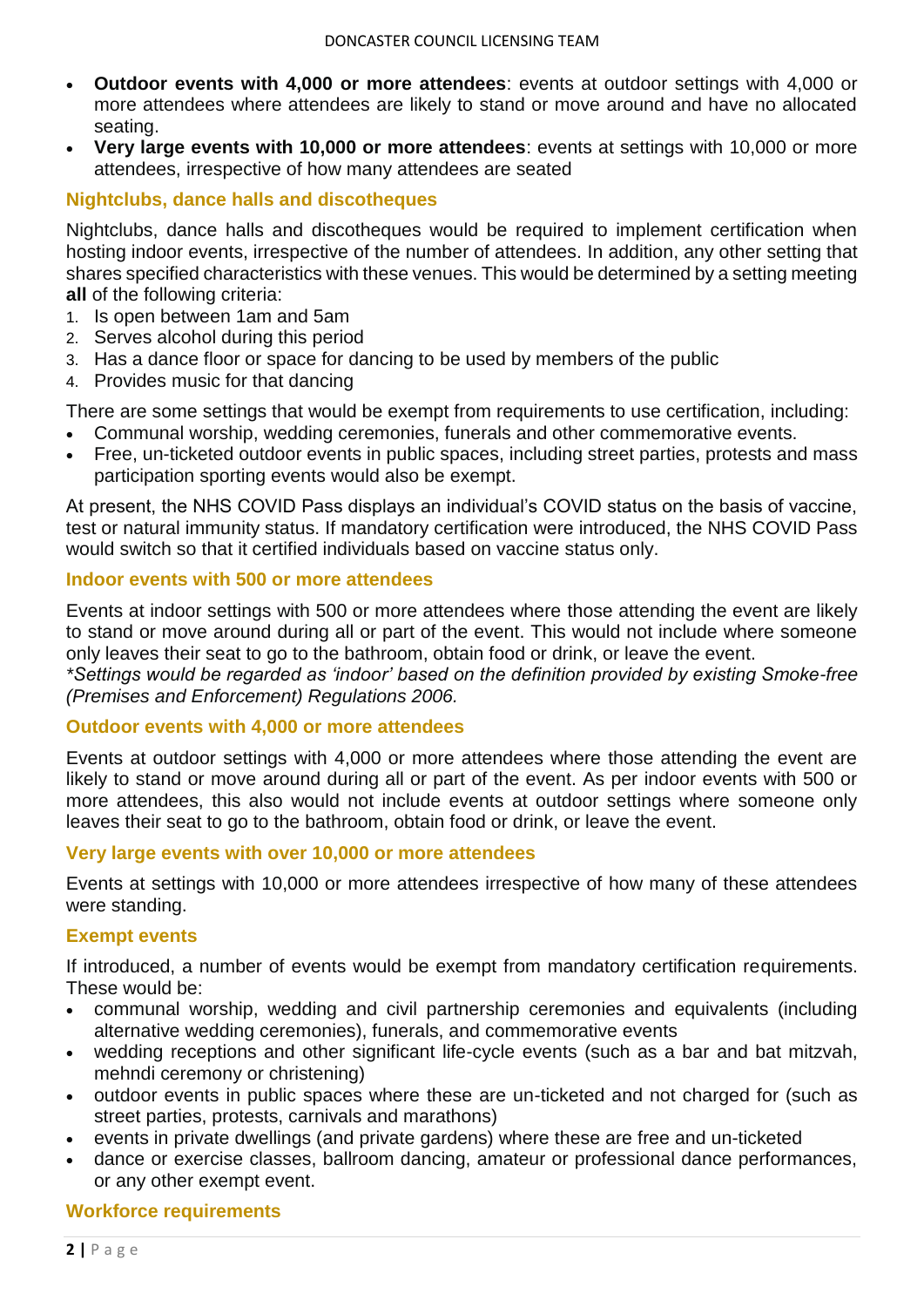It is strongly recommended that every person aged 18 or over providing services in person in venues where certification applies would be expected to either be:

- fully vaccinated
- exempt (for medical reasons, or as a result of clinical trial participation in a COVID-19 vaccine trial)
- undertaking regular, supervised testing.

**Who will be required to show the NHS COVID Pass**

- All visitors aged 18 and over to places where certification was required, would have to demonstrate their vaccination status. They would have to be fully vaccinated or exempt.
- Individuals are fully vaccinated **after a period of 14 days** has passed since the final dose.
- Booster jabs would not be required in order to be considered fully vaccinated.
- Anyone under 18 years of age would not be required to demonstrate their vaccination status (under 18's may not commonly have ID and therefore would not need to show proof of age).

There are a small number of other individuals that would not have to demonstrate vaccine status to enter places where certification is in use should the policy come into force, although they may be asked for proof of identification. These would include:

- **Police officers** acting in their official capacity
- **Local authority officers and emergency services responders** attending in their official duties
- **Diplomats** or someone working for an international organisation.

The following groups of individuals are exempt from vaccination:

- UK COVID-19 vaccine clinical trial participants and vaccine clinical trial participants who have taken part in a clinical trial in another country whose proof of participation is recognised for UK border purposes
- the small proportion of people who should not be vaccinated for medical reasons, **whose exemption has been clinically reviewed**
- Individuals should only apply for a medical exemption if they have **a genuine medical reason** (not just because they are averse to getting vaccinated).

#### **Check and alternative arrangements**

Event and venues that are subject to the regulations **must conduct checks on all attendees, unless alternative arrangements are approved by a Doncaster Council**. An alternative can be considered in the following circumstances:

- it is a **venue other than** a nightclub, dance hall, discotheque or other late night venue open after 1am with alcohol, music and dancing and
- the **majority of attendees are expected to arrive for a fixed start time** and
- it is **not possible to set up checkpoints away from the entry point** and carry out a check on every person would lead to a crowd gathering outside the venue or event and
- that crowd would **either present a risk** to the **safety of the persons in the crowd** or to any other person or providing a **potential target for terrorist action**.

### **Proof of certification**

The NHS COVID Pass can be checked visually or scanned using the NHS COVID Pass Verifier app. The verifier app enables venues to validate a customer's COVID-19 status by scanning the 2D barcode presented on the NHS App, on a pass that has been downloaded to a smartphone wallet or the PDF download.

Where mandatory certification applies, local authorities have powers to issue Coronavirus Improvement Notices, Restriction Notices and Immediate Restriction Notices.